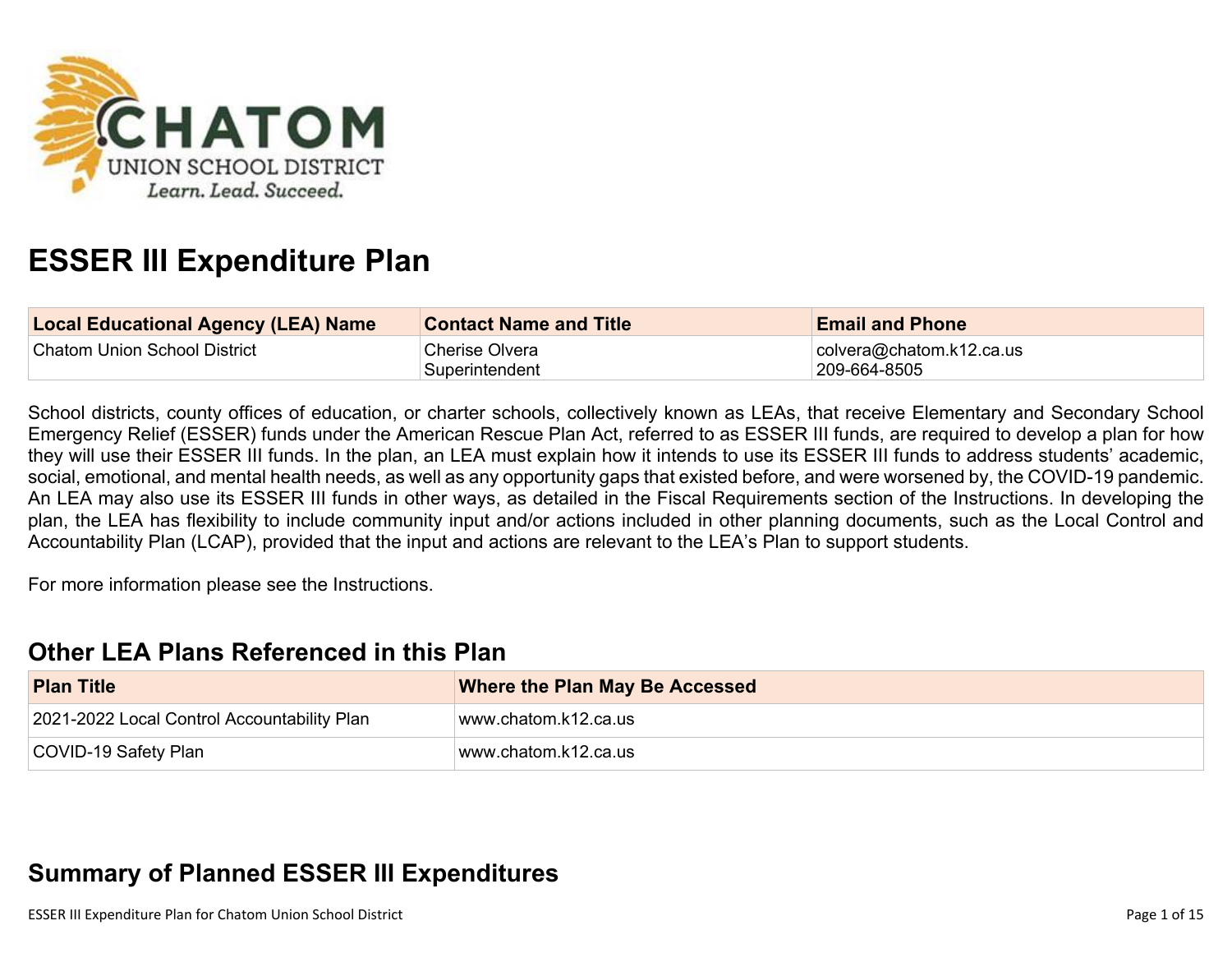Below is a summary of the ESSER III funds received by the LEA and how the LEA intends to expend these funds in support of students.

#### **Total ESSER III funds received by the LEA**

\$1,183,570

| <b>Plan Section</b>                                                                      | <b>Total Planned ESSER III</b> |
|------------------------------------------------------------------------------------------|--------------------------------|
| Strategies for Continuous and Safe In-Person Learning                                    | \$587,370                      |
| Addressing Lost Instructional Time (a minimum of 20 percent of the LEAs ESSER III funds) | \$406,000                      |
| Use of Any Remaining Funds                                                               | ∫\$190,200                     |

#### **Total ESSER III funds included in this plan**

\$1,183,570

### **[Community Engagement](#page-10-0)**

An LEA's decisions about how to use its ESSER III funds will directly impact the students, families, and the local community. The following is a description of how the LEA meaningfully consulted with its community members in determining the prevention and mitigation strategies, strategies to address the academic impact of lost instructional time, and any other strategies or activities to be implemented by the LEA. In developing the plan, the LEA has flexibility to include input received from community members during the development of other LEA Plans, such as the LCAP, provided that the input is relevant to the development of the LEA's ESSER III Expenditure Plan.

For specific requirements, including a list of the community members that an LEA is required to consult with, please see the Community Engagement section of the Instructions.

A description of the efforts made by the LEA to meaningfully consult with its required community members and the opportunities provided by the LEA for public input in the development of the plan.

In order to solicit feedback from stakeholders, several actions were taken and many meetings were held from March 2020 thru March 2021.

Multiple Surveys - A survey in English and Spanish were sent to all staff and families to seek input on instructional learning preferences, schedule preferences, student needs, transportation needs, types of additional support needed, and suggestions. Responses were received in English and Spanish. An additional survey was sent out to all staff and parents in English and Spanish to seek questions, concerns, and comments regarding the 2020-2021 school year and learning needs. Most responses were received electronically but some responses were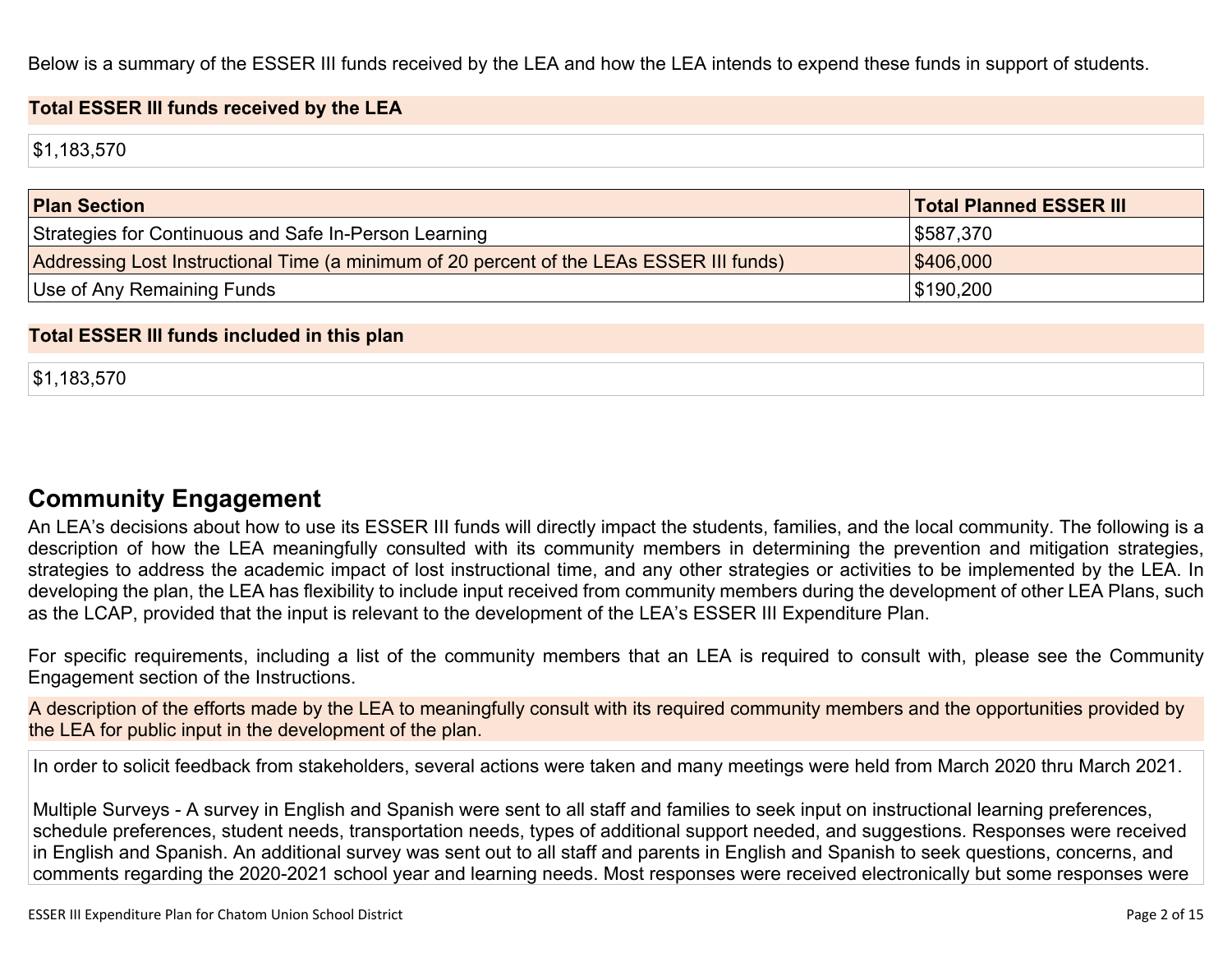received via phone calls to the District Office. All responses were shared with the planning committee. In past years, one survey was sent to all staff and parents in their primary language to seek input on conditions of learning, academic achievement, parent involvement, safety, technology, and attendance. This year several surveys were sent to parents and staff to have ongoing communication and input on academic needs, nutritional needs, social-emotional needs, transportation, and safety concerns. New surveys were sent to seek input on different learning models as we transitioned from the school closures in March 2020, individual meetings in August 2020, hybrid model in October 2020, and full in-person learning in February 2021. The surveys sought input on instructional model preferences, transportation needs, mental health needs, academic support, and safety needs. Surveys were also sent to students to seek input on instructional needs, mental health needs and safety.

COVID-19 Planning Committee - The committee consisted of the following individuals: Nurse/Parent, Elementary Principal/Parent, Elementary Teacher/CUEA Vice President, Middle School Teacher/CUEA President, data Communications/CSEA President, Middle School Secretary/CSEA Vice President, Middle School Principal/Parent, Food Service Director, Preschool Director, After-School C.A.R.E Coordinator, Transportation Director/EL Parent and Superintendent. The planning committee met for 3-4 hours on May 20, June 4, June 18, July 2, July 16, July 23, July 29, and January 25, 2021, to develop the In-Person, Hybrid, and Remote Learning Models. Additional feedback was collected from a sub-committee of 21 individuals consisting of certificated staff, classified staff, and parents at Chatom Elementary. The information from the sub-committee was shared with the Planning Committee. The Planning Committee also met on August 6 to develop the Re-Engagement Plan and 2020-21 Learning Continuity and Attendance Plan. A draft of the Learning Continuity Plan was shared with the Planning Committee on August 19, 2020, and the Parent Advisory Committee on August 24, 2020. The committee continued to meet as we transitioned to new instructional learning models, received new responses from parent/staff/student surveys, and revised safety protocols in alignment with changes reflected in the California Department of Public Health guidance.

LCAP Planning Committee - The committee consisted of certificated and classified staff which included the CUEA Union President and Vice President and the CSEA Chapter #585 Union President and Vice President. The committee also included parents and administration from each site in addition to a representative from the Chatom Union School District Board of Trustees. The committee worked together to review parent surveys, staff surveys, student surveys, Learning Continuity Plan, 2019-2020 LCAP, and provide input to the development of the Expanded Learning Opportunity Grant Plan and the 2021-2024 Local Control Accountability Plan.

Board Meetings - Stakeholders were given an opportunity to share input at every public Board Meeting. There were seventeen (17) public meetings held this year as opposed to eleven (11) in the prior year. There was an increase in public comments and attendance at the 2020- 2021 Board Meetings. A lot of the public comment received at the meetings focused on in-person learning, and student social, emotional and academic needs.

Additional input was also considered from the Parent Advisory Group (DELAC/ELAC), School Site Councils and Parent Teacher Club.

All of the input received from stakeholders was essential in developing a plan to meet the needs of all students.

A description of how the development of the plan was influenced by community input.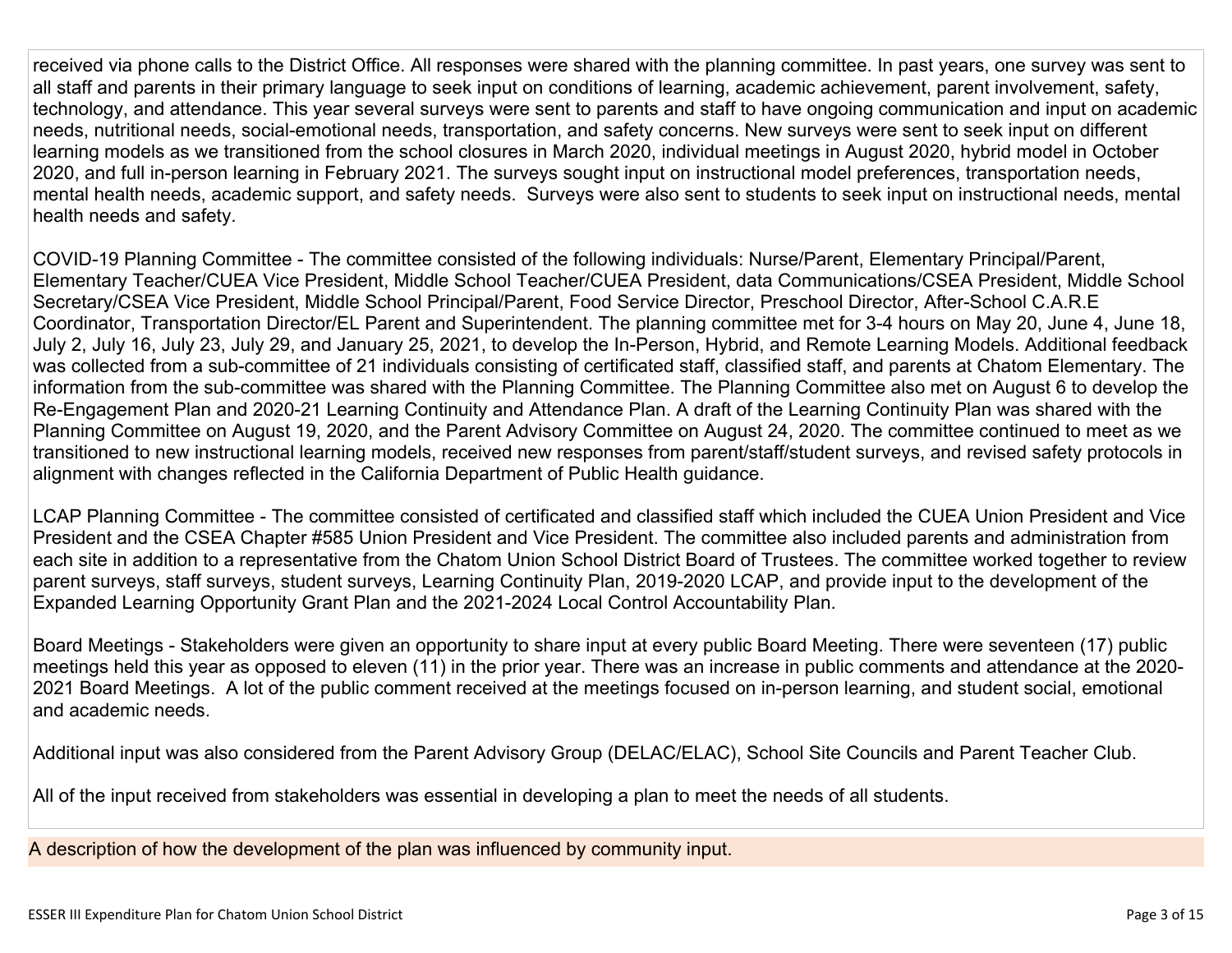Based on stakeholder input opportunities listed above, the Chatom Union School District plan was influenced by the following suggestions:

- Suggested use of continuing electronic communication to increase parent engagement
- Increase student accountability, engagement and motivation
- Maintain safe facilities for in-person learning
- Obtain and maintain highly qualified staff to support student learning, instruction, supervision and safety
- Decrease spread of COVID-19 through regular use of safety protocols, protective equipment, physical distancing and increased ventilation
- Provide professional learning and training for staff and parents (mental health, motivation, trauma, instructional practices)
- Provide increased social, emotional and mental health support for staff, students and families
- Provide student access to technology and internet through continued use of one-to-one devices and hotspots
- Provide instructional support to close the achievement gap for all students including students with disabilities and English learners
- Provide interventions for students to close learning gaps caused by the COVID-19 pandemic
- Provide extended learning opportunities afterschool, Saturday school, summer school and afterschool child care
- Provide standard aligned curriculum and supplemental materials to support student learning
- Provide communication and ongoing monitoring of COVID related cases, contacts, testing and reporting

## **[Actions and Expenditures to Address Student Needs](#page-12-0)**

The following is the LEA's plan for using its ESSER III funds to meet students' academic, social, emotional, and mental health needs, as well as how the LEA will address the opportunity gaps that existed before, and were exacerbated by, the COVID-19 pandemic. In developing the plan, the LEA has the flexibility to include actions described in existing plans, including the LCAP and/or Expanded Learning Opportunity (ELO) Grant Plan, to the extent that the action(s) address the requirements of the ESSER III Expenditure Plan.

For specific requirements, please refer to the Actions and Expenditures to Address Student Needs section of the Instructions.

### **[Strategies for Continuous and Safe In-Person Learning](#page-12-1)**

A description of how the LEA will use funds to continuously and safely operate schools for in-person learning in a way that reduces or prevents the spread of the COVID-19 virus.

#### **Total ESSER III funds being used to implement strategies for continuous and safe in-person learning**

\$587,370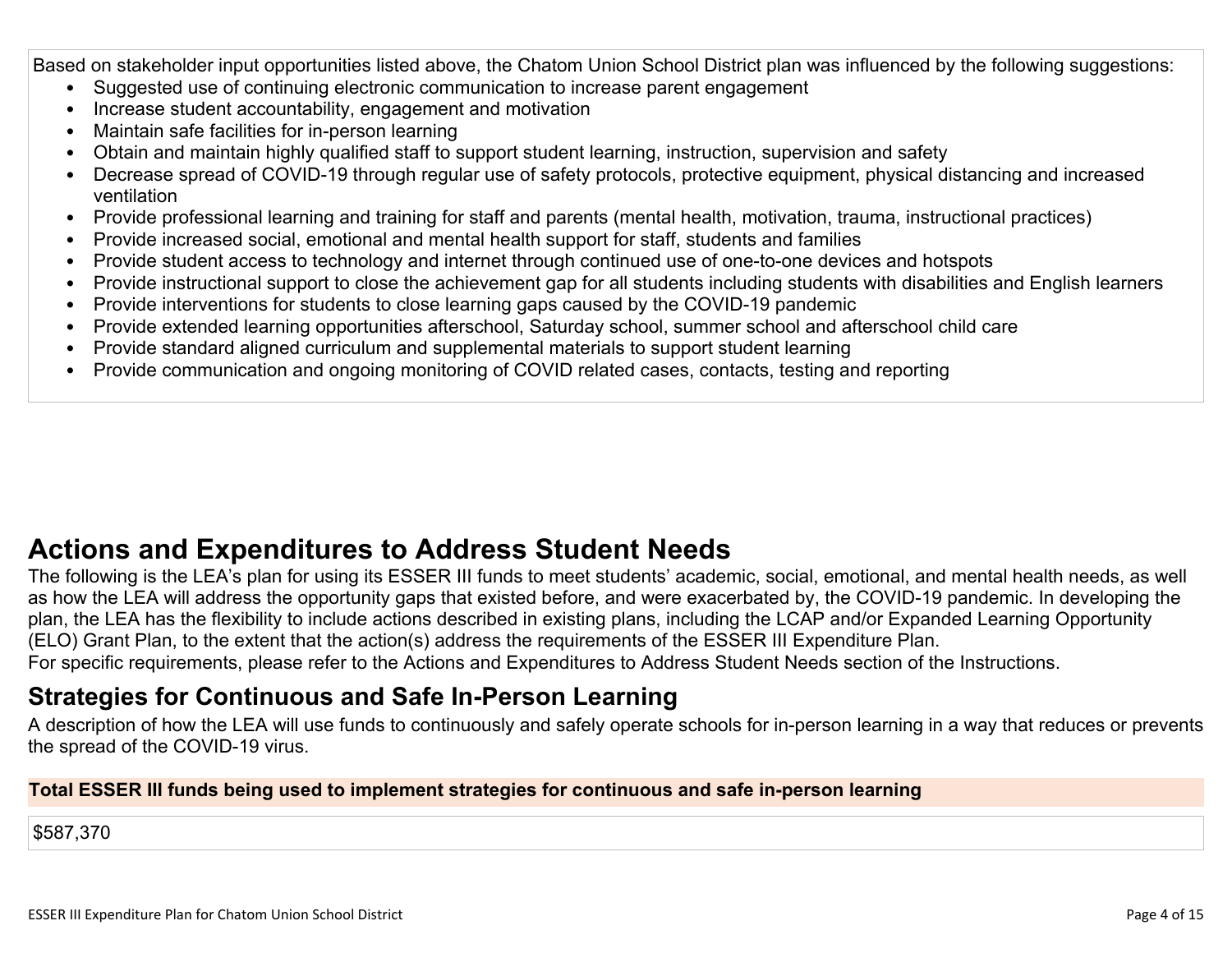| <b>Plan Alignment (if</b><br>applicable) | <b>Action Title</b>                      | <b>Action Description</b>                                                                                                                                                                                             | <b>Planned ESSER III</b><br><b>Funded Expenditures</b> |
|------------------------------------------|------------------------------------------|-----------------------------------------------------------------------------------------------------------------------------------------------------------------------------------------------------------------------|--------------------------------------------------------|
| COVID-19 Safety Plan                     | <b>COVID-19 Prevention</b>               | Acquire necessary staff and supplies such as personal<br>protective equipment, testing kits, and cleaning supplies to<br>provide a safe environment and decrease the spread of<br>COVID-19.                           | \$23,000                                               |
| <b>LCAP Goal 1 Action 3</b>              | <b>Instructional Materials</b>           | Provide standard aligned instructional materials and<br>supplemental materials to give additional support and<br>learning tools to close learning gap caused by COVID-19.                                             | \$100,000                                              |
| <b>LCAP Goal 1 Action 4</b>              | Facility Improvements and<br>Maintenance | Increase and improve facilities to reduce risk of COVID-19<br>transmission to students and staff. Including increased<br>ventilation, handless fixtures, HVACS, and roof structures to<br>improve indoor air quality. | \$236,350                                              |
| <b>LCAP Goal 1 Action 5</b>              | <b>Qualified Staff</b>                   | Obtain and maintain highly qualified staff to provide<br>instruction, intervention, supervision and safe environment.                                                                                                 | \$228,020                                              |

### **[Addressing the Impact of Lost Instructional Time](#page-13-0)**

A description of how the LEA will use funds to address the academic impact of lost instructional time.

#### **Total ESSER III funds being used to address the academic impact of lost instructional time**

\$406,000

| <b>Plan Alignment (if</b><br>applicable)    | <b>Action Title</b>      | <b>Action Description</b>                                                                                                                                                                                                       | <b>Planned ESSER III</b><br><b>Funded Expenditures</b> |
|---------------------------------------------|--------------------------|---------------------------------------------------------------------------------------------------------------------------------------------------------------------------------------------------------------------------------|--------------------------------------------------------|
| LCAP Goal 1 Actions 7<br>& 8                | Technology               | Maintain access to technology and internet through one-to-<br>one devices, hot spots, and IT support                                                                                                                            | \$184,000                                              |
| <b>LCAP Goal 2 Actions 1</b><br>82          | Interventions            | Implement a variety of intervention and support systems to<br>accelerate learning. Including embedded intervention, after-<br>school intervention, Foundations, I-Ready and diagnostic<br>tools to identify intervention needs. | \$136,000                                              |
| LCAP Goal 2 Action 3<br>and Goal 3 Action 4 | <b>Extended Learning</b> | Provide extended learning opportunities including Saturday<br>school, summer school, and after-school programs                                                                                                                  | \$86,000                                               |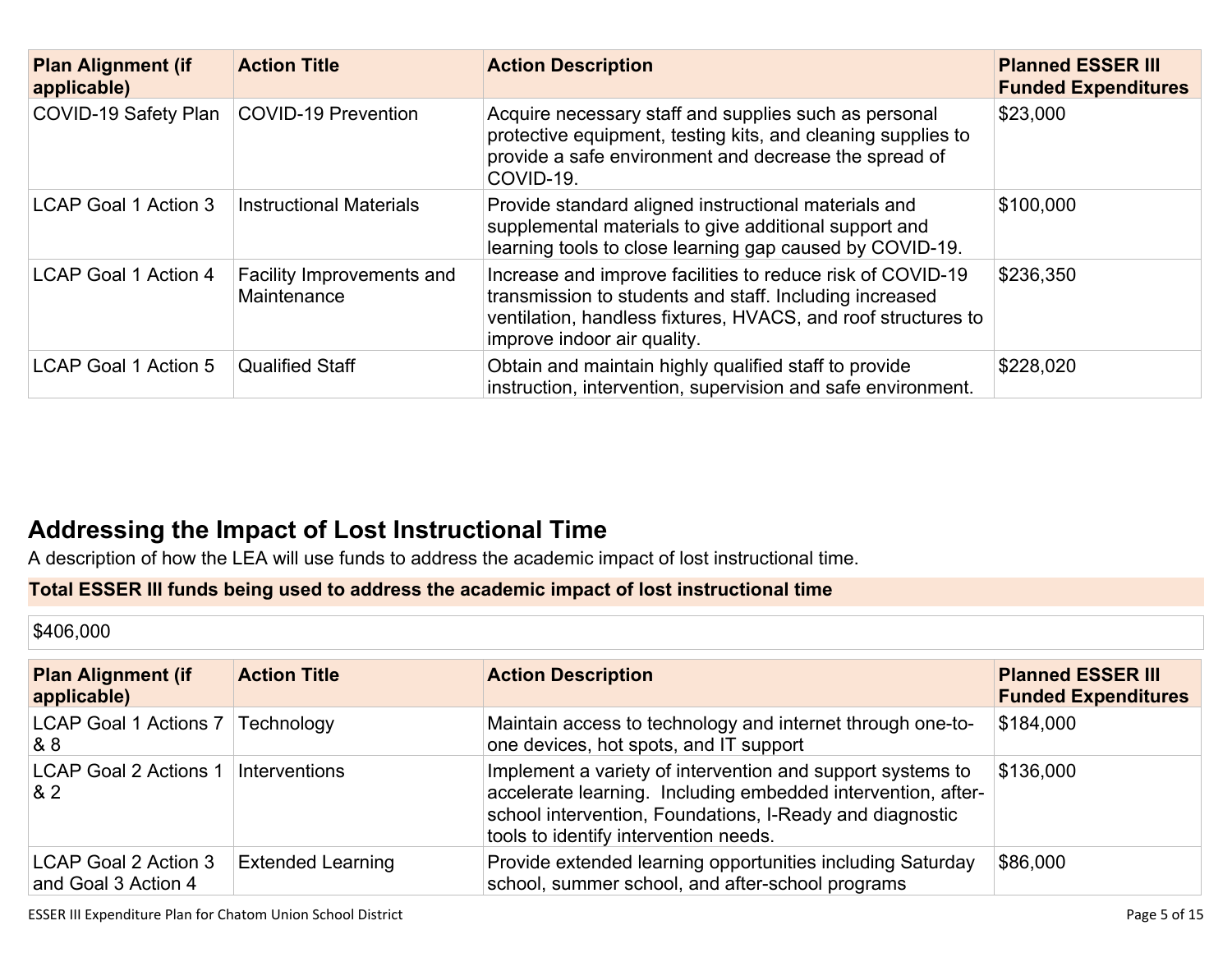### **[Use of Any Remaining Funds](#page-13-1)**

A description of the how the LEA will use any remaining ESSER III funds, as applicable.

#### **Total ESSER III funds being used to implement additional actions**

#### \$190,200

| <b>Plan Alignment (if</b><br>applicable)    | <b>Action Title</b>           | <b>Action Description</b>                                                                                                                                                                         | <b>Planned ESSER III</b><br><b>Funded Expenditures</b> |
|---------------------------------------------|-------------------------------|---------------------------------------------------------------------------------------------------------------------------------------------------------------------------------------------------|--------------------------------------------------------|
| LCAP Goal 3 Action 5                        | <b>Mental Health</b>          | Provide mental health support and resources to students,<br>staff and families. Support whole child including academic,<br>social and emotional needs to develop positive healthy<br>behaviors.   | \$65,200                                               |
| LCAP Goal 2 Action 7<br>and Goal 3 Action 2 | Parent/ Family Engagement     | Provide parent classes, family events and increased<br>communication                                                                                                                              | \$25,000                                               |
| LCAP Goals 1,2 & 3                          | <b>Program Sustainability</b> | Maintain funds to sustain programs for COVID recovery.<br>Students will still need instructional support, mental support<br>and access to devices for years following the end of the<br>pandemic. | \$100,000                                              |

## **[Ensuring Interventions are Addressing Student Needs](#page-13-2)**

The LEA is required to ensure its interventions will respond to the academic, social, emotional, and mental health needs of all students, and particularly those students most impacted by the COVID–19 pandemic. The following is the LEA's plan for ensuring that the actions and expenditures in the plan are addressing the identified academic, social, emotional, and mental health needs of its students, and particularly those students most impacted by the COVID–19 pandemic.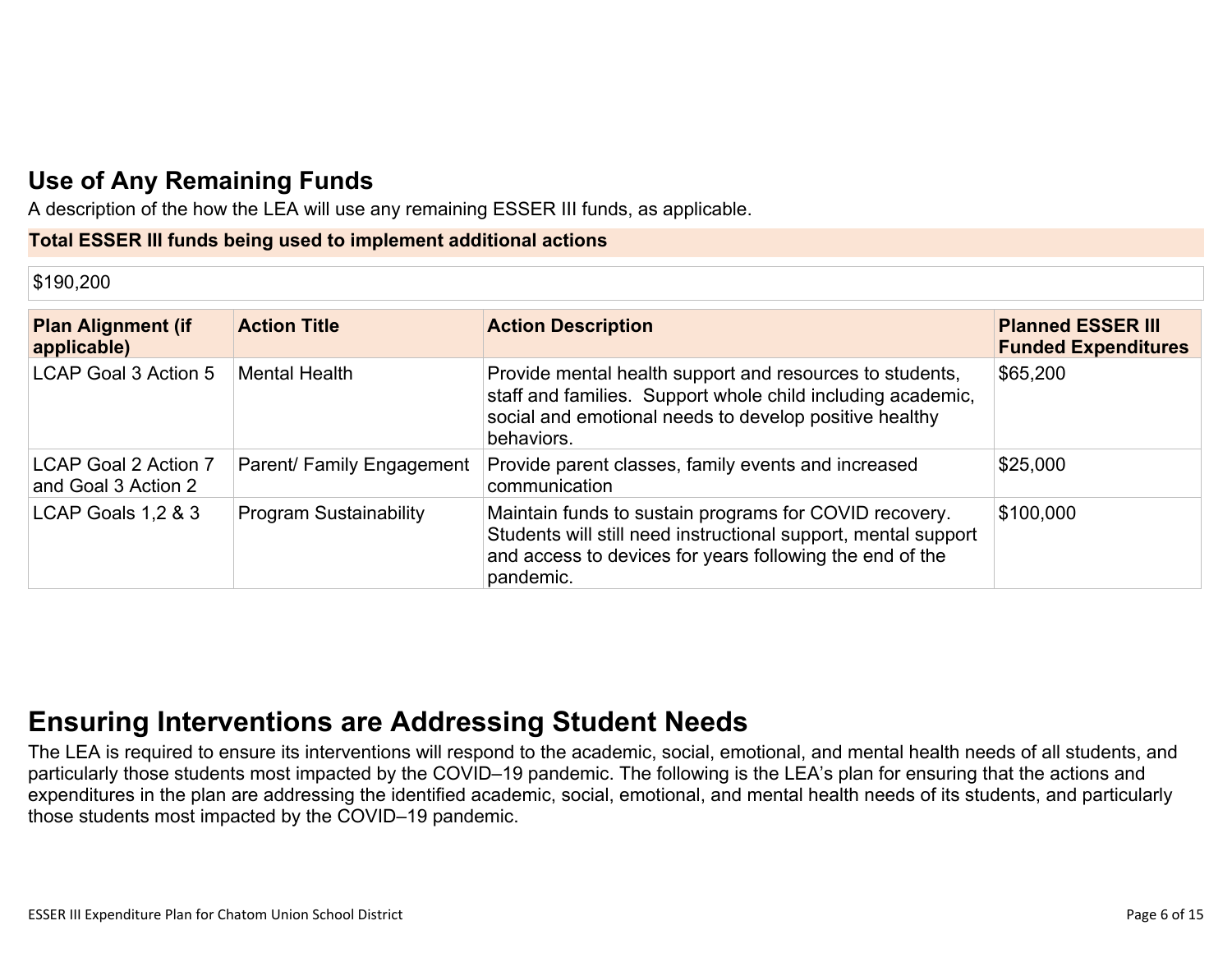| <b>Action Title(s)</b>                   | <b>How Progress will be Monitored</b>                                                                                                   | <b>Frequency of Progress Monitoring</b>                                                                                        |
|------------------------------------------|-----------------------------------------------------------------------------------------------------------------------------------------|--------------------------------------------------------------------------------------------------------------------------------|
| COVID-19 Prevention                      | COVID-19 District data for COVID-19 positive<br>cases and known contacts are collected and<br>recorded within 24 hours of notification. | Data is summarized monthly and reported publicly at each<br>regular Board Meeting held on the second Tuesday of each<br>month. |
| <b>Instructional Materials</b>           | <b>SARC Report and Williams Report</b>                                                                                                  | SARC- Annual and Williams Report- Quarterly                                                                                    |
| Facility Improvements and<br>Maintenance | <b>Facility Inspection Tool</b>                                                                                                         | Annually                                                                                                                       |
| <b>Qualified Staff</b>                   | Credential and assignment monitoring                                                                                                    | <b>August and February</b>                                                                                                     |
| Technology                               | Inventory of distribution and collection                                                                                                | August and May                                                                                                                 |
| Intervention & Extended<br>Learning      | Report Cards, SBAC and Exiting of Program                                                                                               | Report Cards - Quarterly/ Trimester, SBAC- Annually and<br>Program evaluation ongoing                                          |
| <b>Mental Health</b>                     | Referrals by parents, staff and students                                                                                                | Quarterly                                                                                                                      |
| Parent/ Family Engagement                | Parent Square notifications and attendance and<br>events                                                                                | Monthly                                                                                                                        |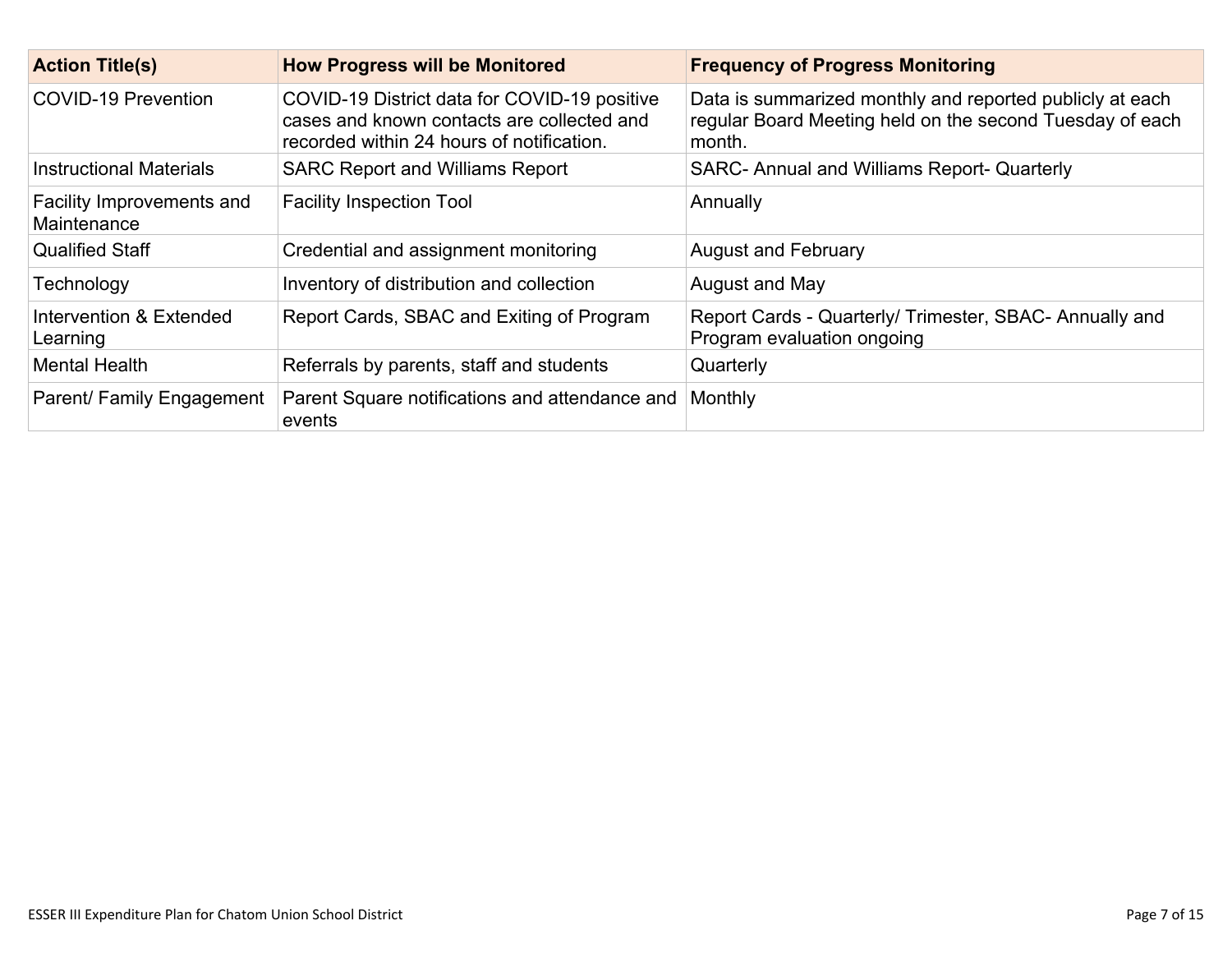# **ESSER III Expenditure Plan Instructions**

#### **Introduction**

School districts, county offices of education (COEs), or charter schools, collectively known as local educational agencies (LEAs), that receive Elementary and Secondary School Emergency Relief (ESSER) funds under the American Rescue Plan (ARP) Act, referred to as ESSER III funds, are required to develop a plan for how they will use ESSER III funds to, at a minimum, address students' academic, social, emotional, and mental health needs, as well as the opportunity gaps that existed before, and were exacerbated by, the COVID-19 pandemic.

The plan must be adopted by the local governing board or body of the LEA at a public meeting on or before October 29, 2021 and must be submitted for review and approval within five days of adoption. A school district must submit its ESSER III Expenditure Plan to its COE for review and approval; a COE must submit its plan to the California Department of Education for review and approval. A charter school must submit its plan to its chartering authority for review and to the COE of the county in which the charter school operates for review and approval.

In addition, consistent with the requirements of the ARP, Volume 86, *Federal Register*, page 21201, April 22, 2021, the ESSER III Expenditure Plan must be:

- Written in an understandable and uniform format;
- Written in a language that parents can understand, to the extent practicable;
	- $\circ$  If it is not practicable to provide written translations to a parent with limited English proficiency, the plan must be orally translated for parents
- Provided in an alternative format to a parent who is an individual with a disability as defined by the Americans with Disabilities Act, upon request; and
- Be made publicly available on the LEA's website.

For additional information regarding ESSER III funding please see the ARP Act Funding web page at <https://www.cde.ca.gov/fg/cr/arpact.asp>.

*For technical assistance related to the completion of the ESSER III Expenditure Plan, please contact [EDReliefFunds@cde.ca.gov](mailto:EDReliefFunds@cde.ca.gov).* 

#### **Fiscal Requirements**

- The LEA must use at least 20 percent (20%) of its ESSER III apportionment for expenditures related to addressing the academic impact of lost instructional time through the implementation of evidence-based interventions, such as summer learning or summer enrichment, extended day, comprehensive afterschool programs, or extended school year programs.
	- o For purposes of this requirement, "evidence-based interventions" include practices or programs that have **evidence** to show that they are effective at producing results and improving outcomes when implemented. This kind of evidence has generally been produced through formal studies and research. There are four tiers, or levels, of evidence: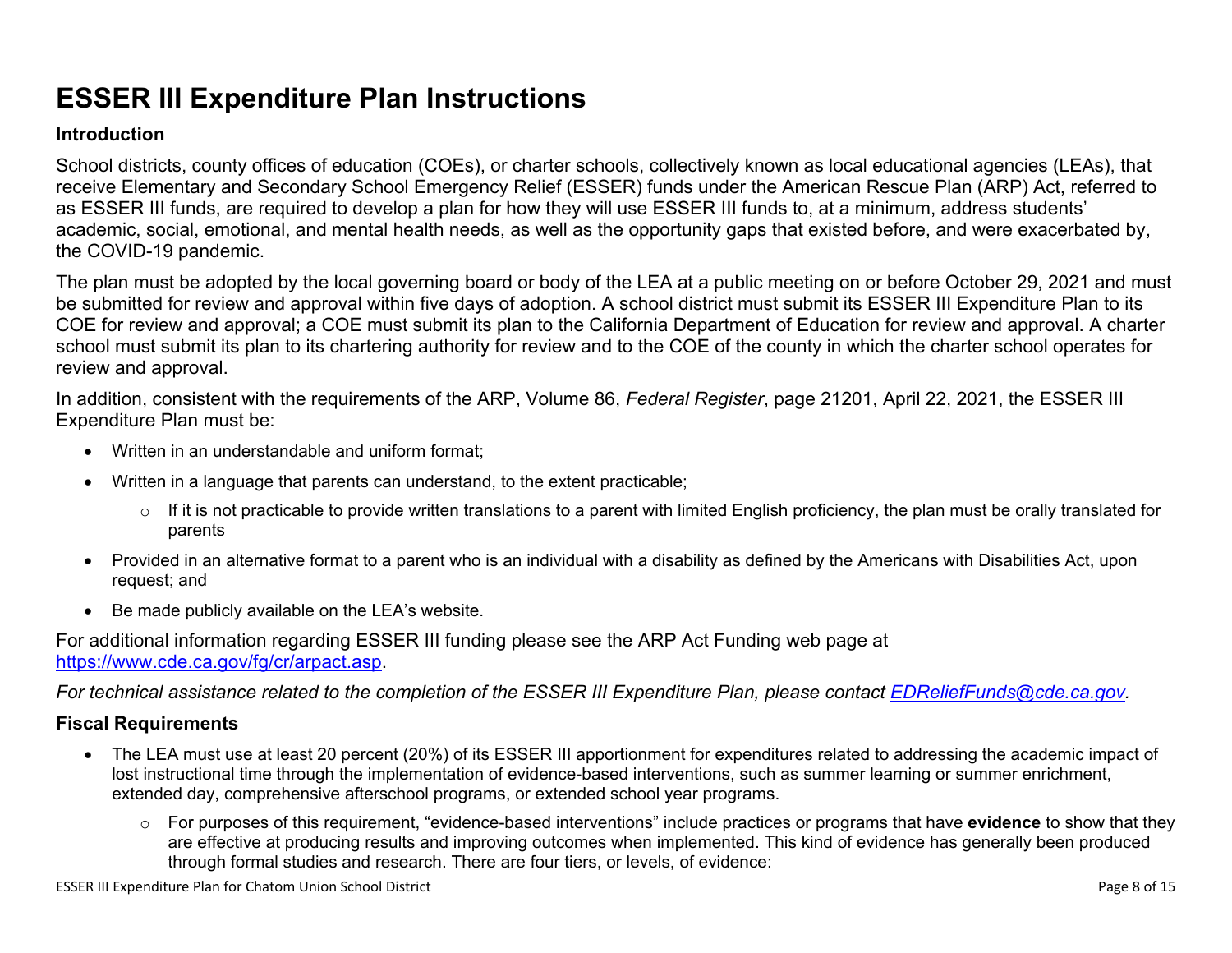- **Tier 1 Strong Evidence**: the effectiveness of the practices or programs is supported by one or more well-designed and wellimplemented randomized control experimental studies.
- **Tier 2 Moderate Evidence**: the effectiveness of the practices or programs is supported by one or more well-designed and wellimplemented quasi-experimental studies.
- Tier 3 Promising Evidence: the effectiveness of the practices or programs is supported by one or more well-designed and wellimplemented correlational studies (with statistical controls for selection bias).
- **EXTIET 4 Demonstrates a Rationale**: practices that have a well-defined logic model or theory of action, are supported by research, and have some effort underway by a State Educational Agency, LEA, or outside research organization to determine their effectiveness.
- o **For additional information please see the Evidence-Based Interventions Under the ESSA web page at**  <https://www.cde.ca.gov/re/es/evidence.asp>**.**
- The LEA must use the remaining ESSER III funds consistent with section 2001(e)(2) of the ARP Act, including for:
	- $\circ$  Any activity authorized by the Elementary and Secondary Education Act (ESEA) of 1965;
	- $\circ$  Any activity authorized by the Individuals with Disabilities Education Act (IDEA);
	- o Any activity authorized by the Adult Education and Family Literacy Act;
	- $\circ$  Any activity authorized by the Carl D. Perkins Career and Technical Education Act of 2006;
	- $\circ$  Coordination of preparedness and response efforts of LEAs with State, local, Tribal, and territorial public health departments, and other relevant agencies, to improve coordinated responses among such entities to prevent, prepare for, and respond to COVID-19;
	- $\circ$  Activities to address the unique needs of low-income students, students with disabilities, English learners, racial and ethnic minorities, homeless students, and foster youth, including how outreach and service delivery will meet the needs of each population;
	- o Developing and implementing procedures and systems to improve the preparedness and response efforts of LEAs;
	- $\circ$  Training and professional development for staff of the LEA on sanitation and minimizing the spread of infectious diseases;
	- $\circ$  Purchasing supplies to sanitize and clean the facilities of an LEA, including buildings operated by such agency;
	- $\circ$  Planning for, coordinating, and implementing activities during long-term closures, including providing meals to eligible students, providing technology for online learning to all students, providing guidance for carrying out requirements under IDEA, and ensuring other educational services can continue to be provided consistent with all Federal, State, and local requirements;
	- $\circ$  Purchasing education technology (including hardware, software, and connectivity) for students who are served by the LEA that aids in regular and substantive educational interaction between students and their classroom instructors, including low-income students and children with disabilities, which may include assistive technology or adaptive equipment;
	- $\circ$  Providing mental health services and supports, including through the implementation of evidence-based full-service community schools;
	- o Planning and implementing activities related to summer learning and supplemental after school programs, including providing classroom instruction or online learning during the summer months and addressing the needs of underserved students;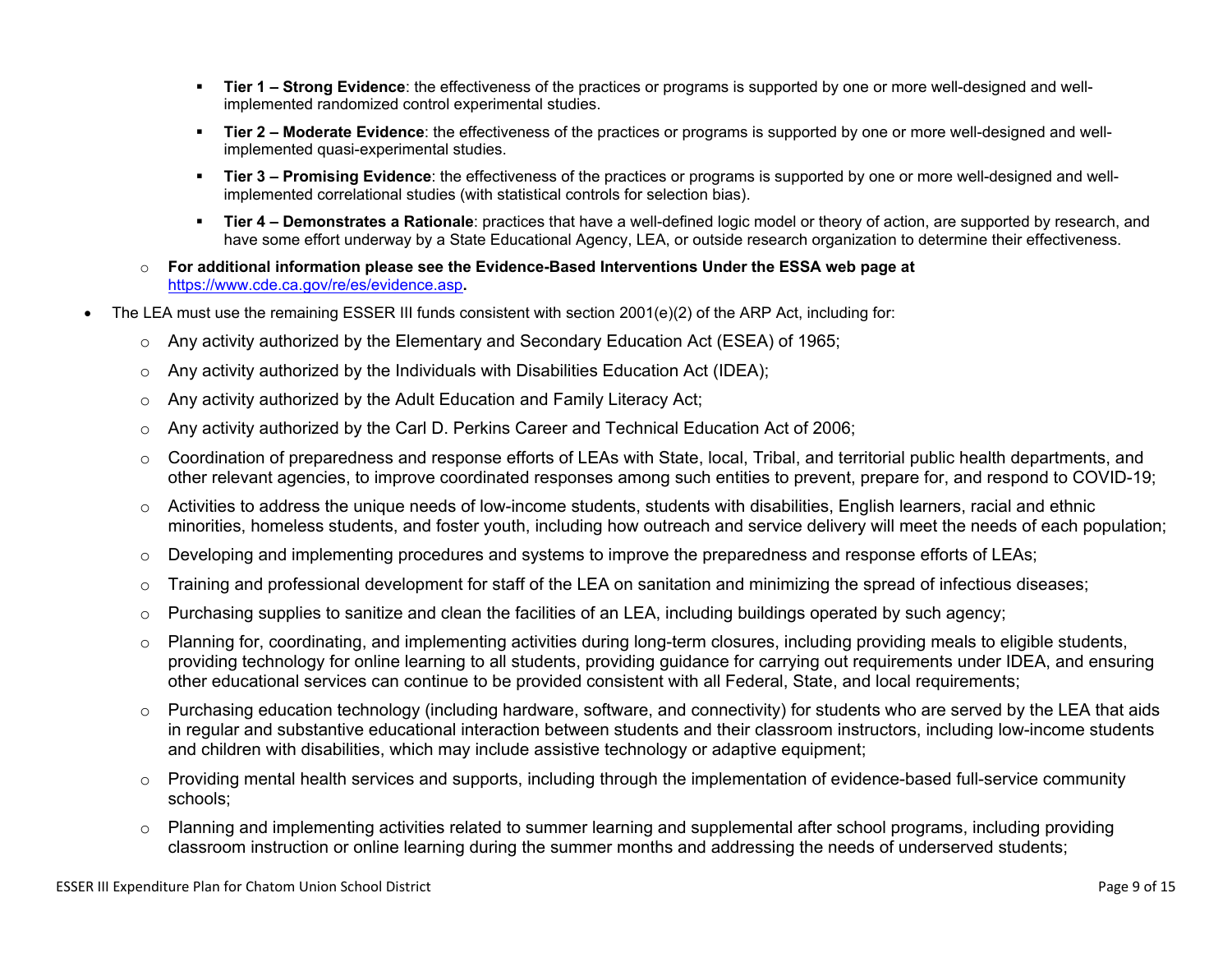- $\circ$  Addressing learning loss among students, including underserved students, by:
	- Administering and using high-quality assessments that are valid and reliable, to accurately assess students' academic progress and assist educators in meeting students' academic needs, including through differentiated instruction,
	- **•** Implementing evidence-based activities to meet the comprehensive needs of students,
	- Providing information and assistance to parents and families of how they can effectively support students, including in a distance learning environment, and
	- Tracking student attendance and improving student engagement in distance education;

**Note:** A definition of "underserved students" is provided in the Community Engagement section of the instructions.

- o School facility repairs and improvements to enable operation of schools to reduce risks of virus transmission and exposure to environmental health hazards, and to support student health needs;
- $\circ$  Inspection, testing, maintenance, repair, replacement, and upgrade projects to improve the indoor air quality in school facilities, including mechanical and nonmechanical heating, ventilation, and air conditioning systems, filtering, purification and other air cleaning, fans, control systems, and window and door replacement;
- $\circ$  Developing strategies and implementing public health protocols including, to the greatest extent practicable, policies in line with guidance from the Centers for Disease Control and Prevention (CDC) for the reopening and operation of school facilities to effectively maintain the health and safety of students, educators, and other staff;
- $\circ$  Other activities that are necessary to maintain the operation of and continuity of services in LEAs and continuing to employ existing staff of the LEA.

#### <span id="page-9-0"></span>**Other LEA Plans Referenced in this Plan**

In developing the plan, the LEA has flexibility to include community input and/or actions included in other planning documents, such as the Local Control and Accountability Plan (LCAP) and/or the Expanded Learning Opportunities (ELO) Grant Plan, provided that the input and/or actions address the requirements of the ESSER III Expenditure Plan.

An LEA that chooses to utilize community input and/or actions from other planning documents must provide the name of the plan(s) referenced by the LEA and a description of where the plan(s) may be accessed by the public (such as a link to a web page or the street address of where the plan(s) are available) in the table. The LEA may add or delete rows from the table as necessary.

An LEA that chooses not to utilize community input and/or actions from other planning documents may provide a response of "Not Applicable" in the table.

#### <span id="page-9-1"></span>**Summary of Expenditures**

The Summary of Expenditures table provides an overview of the ESSER III funding received by the LEA and how the LEA plans to use its ESSER III funds to support the strategies and interventions being implemented by the LEA.

#### **Instructions**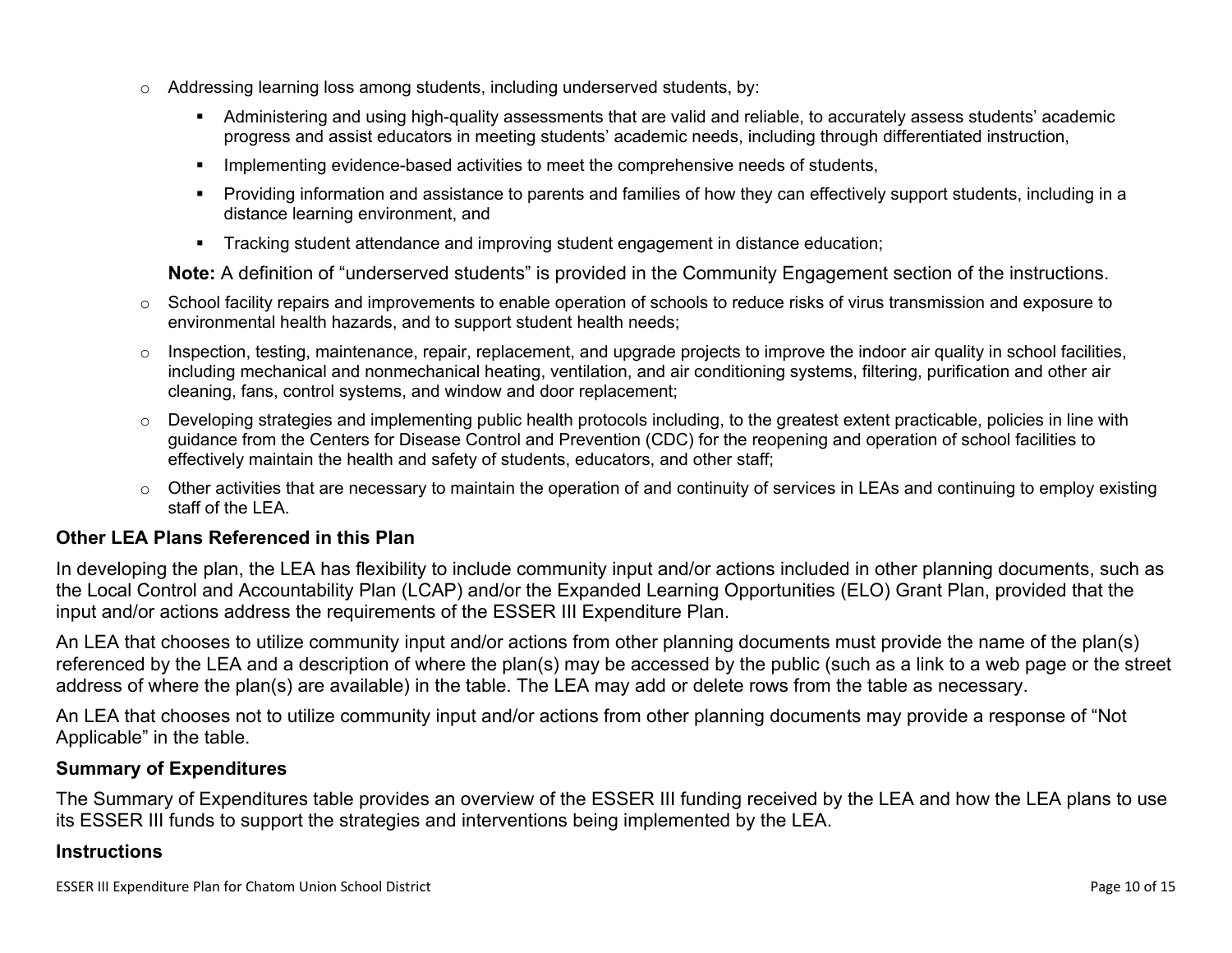For the 'Total ESSER III funds received by the LEA,' provide the total amount of ESSER III funds received by the LEA.

In the Total Planned ESSER III Expenditures column of the table, provide the amount of ESSER III funds being used to implement the actions identified in the applicable plan sections.

For the 'Total ESSER III funds included in this plan,' provide the total amount of ESSER III funds being used to implement actions in the plan.

#### <span id="page-10-0"></span>**Community Engagement**

#### **Purpose and Requirements**

An LEA's decisions about how to use its ESSER III funds will directly impact the students, families, and the local community, and thus the LEA's plan must be tailored to the specific needs faced by students and schools. These community members will have significant insight into what prevention and mitigation strategies should be pursued to keep students and staff safe, as well as how the various COVID–19 prevention and mitigation strategies impact teaching, learning, and day-to-day school experiences.

An LEA must engage in meaningful consultation with the following community members, as applicable to the LEA:

- Students:
- Families, including families that speak languages other than English;
- School and district administrators, including special education administrators;
- Teachers, principals, school leaders, other educators, school staff, and local bargaining units, as applicable.

"Meaningful consultation" with the community includes considering the perspectives and insights of each of the required community members in identifying the unique needs of the LEA, especially related to the effects of the COVID-19 pandemic. Comprehensive strategic planning will utilize these perspectives and insights to determine the most effective strategies and interventions to address these needs through the programs and services the LEA implements with its ESSER III funds.

Additionally, an LEA must engage in meaningful consultation with the following groups to the extent that they are present or served in the LEA:

- Tribes:
- Civil rights organizations, including disability rights organizations (e.g. the American Association of People with Disabilities, the American Civil Liberties Union, National Association for the Advancement of Colored People, etc.); and
- Individuals or advocates representing the interests of children with disabilities, English learners, homeless students, foster youth, migratory students, children who are incarcerated, and other underserved students.
	- o For purposes of this requirement "underserved students" include:
		- Students who are low-income: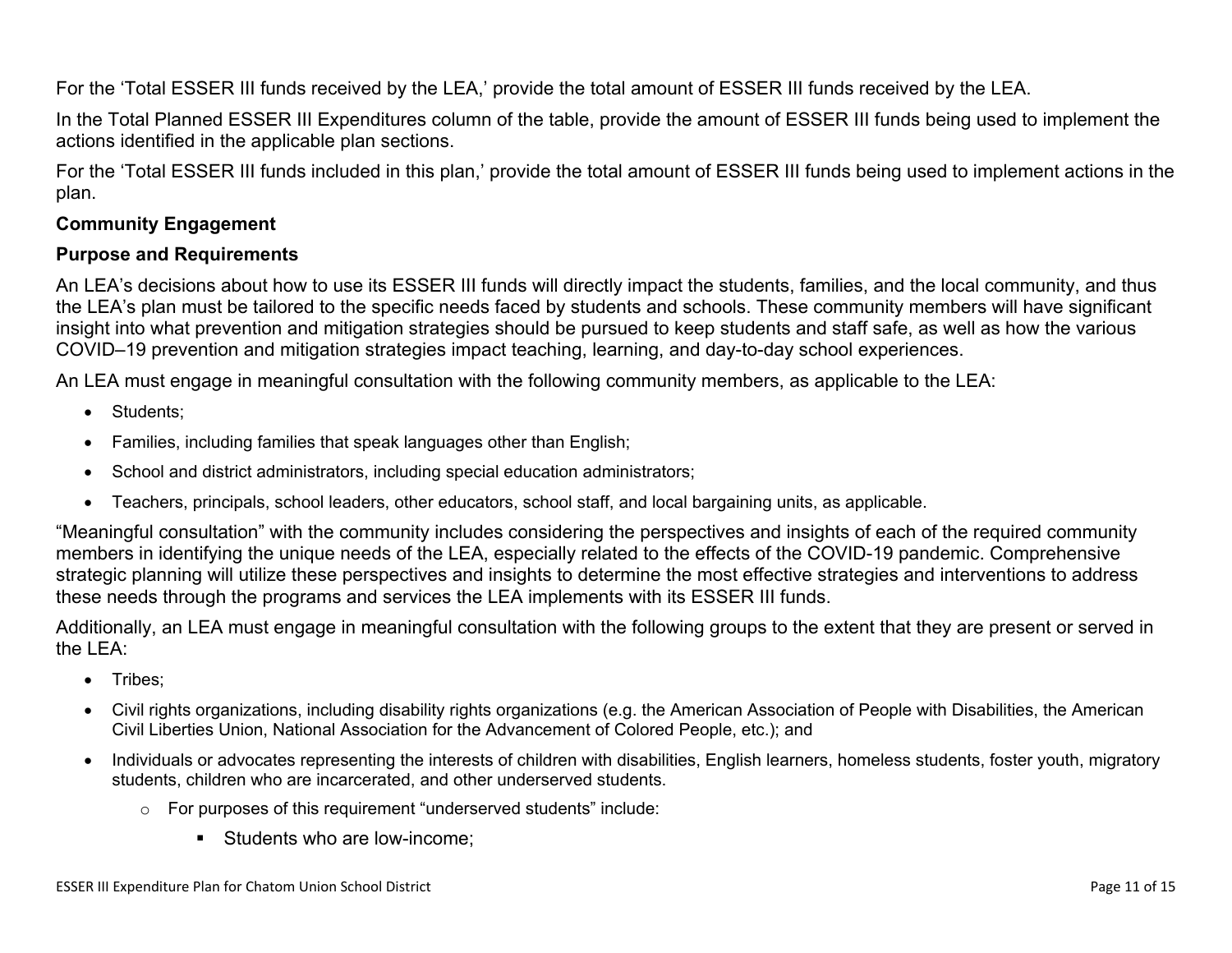- **EXEC** Students who are English learners;
- Students of color:
- **EXECUTE:** Students who are foster youth;
- **E** Homeless students;
- Students with disabilities: and
- Migratory students.

LEAs are also encouraged to engage with community partners, expanded learning providers, and other community organizations in developing the plan.

Information and resources that support effective community engagement may be found under *Resources* on the following web page of the CDE's website: <https://www.cde.ca.gov/re/lc>.

#### **Instructions**

In responding to the following prompts, the LEA may reference or include input provided by community members during the development of existing plans, including the LCAP and/or the ELO Grant Plan, to the extent that the input is applicable to the requirements of the ESSER III Expenditure Plan. Descriptions provided should include sufficient detail yet be sufficiently succinct to promote a broad understanding among the LEA's local community.

#### **A description of the efforts made by the LEA to meaningfully consult with its required community members and the opportunities provided by the LEA for public input in the development of the plan.**

A sufficient response to this prompt will describe how the LEA sought to meaningfully consult with its required community members in the development of the plan, how the LEA promoted the opportunities for community engagement, and the opportunities that the LEA provided for input from the public at large into the development of the plan.

As noted above, a description of "meaningful consultation" with the community will include an explanation of how the LEA has considered the perspectives and insights of each of the required community members in identifying the unique needs of the LEA, especially related to the effects of the COVID-19 pandemic.

#### **A description of the how the development of the plan was influenced by community input.**

A sufficient response to this prompt will provide clear, specific information about how input from community members and the public at large was considered in the development of the LEA's plan for its use of ESSER III funds. This response must describe aspects of the ESSER III Expenditure Plan that were influenced by or developed in response to input from community members.

- For the purposes of this prompt, "aspects" may include:
	- Prevention and mitigation strategies to continuously and safely operate schools for in-person learning;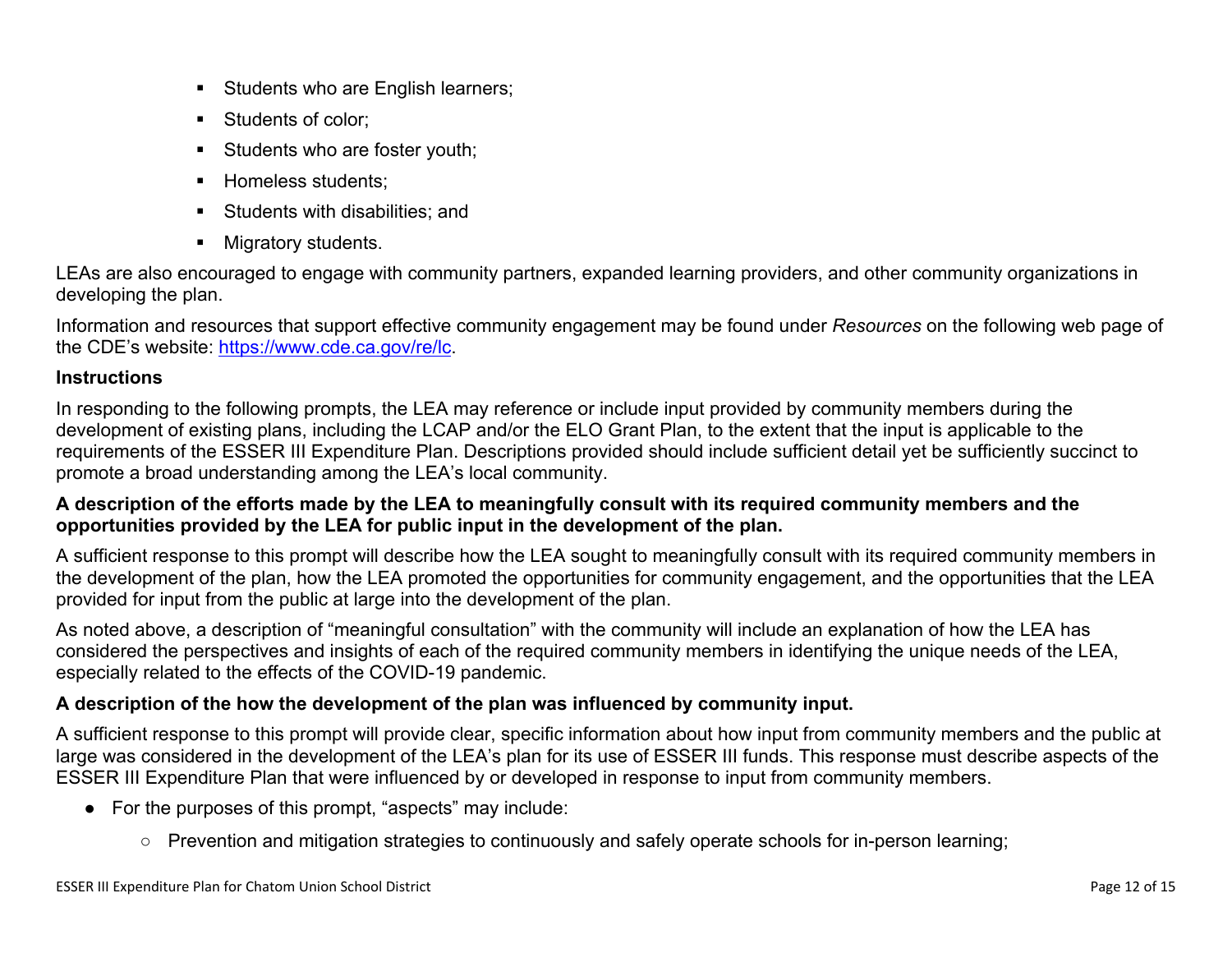- Strategies to address the academic impact of lost instructional time through implementation of evidence-based interventions (e.g. summer learning or summer enrichment, extended day, comprehensive afterschool programs, or extended school year programs);
- Any other strategies or activities implemented with the LEA's ESSER III fund apportionment consistent with section 2001(e)(2) of the ARP Act; and
- Progress monitoring to ensure interventions address the academic, social, emotional, and mental health needs for all students, especially those students disproportionately impacted by COVID-19

For additional information and guidance, please see the U.S. Department of Education's Roadmap to Reopening Safely and Meeting All Students' Needs Document, available here: [https://www2.ed.gov/documents/coronavirus/reopening-2.pdf.](https://www2.ed.gov/documents/coronavirus/reopening-2.pdf)

#### <span id="page-12-0"></span>**Planned Actions and Expenditures**

#### **Purpose and Requirements**

As noted in the Introduction, an LEA receiving ESSER III funds is required to develop a plan to use its ESSER III funds to, at a minimum, address students' academic, social, emotional, and mental health needs, as well as the opportunity gaps that existed before, and were exacerbated by, the COVID-19 pandemic.

#### **Instructions**

An LEA has the flexibility to include actions described in existing plans, including the LCAP and/or ELO Grant Plan, to the extent that the action(s) address the requirements of the ESSER III Expenditure Plan. When including action(s) from other plans, the LEA must describe how the action(s) included in the ESSER III Expenditure Plan supplement the work described in the plan being referenced. The LEA must specify the amount of ESSER III funds that it intends to use to implement the action(s); these ESSER III funds must be in addition to any funding for those action(s) already included in the plan(s) referenced by the LEA. Descriptions of actions provided should include sufficient detail yet be sufficiently succinct to promote a broad understanding among the LEA's local community.

#### <span id="page-12-1"></span>**Strategies for Continuous and Safe In-Person Learning**

Provide the total amount of funds being used to implement actions related to Continuous and Safe In-Person Learning, then complete the table as follows:

- If the action(s) are included in another plan, identify the plan and provide the applicable goal and/or action number from the plan. If the action(s) are not included in another plan, write "N/A".
- Provide a short title for the action(s).
- Provide a description of the action(s) the LEA will implement using ESSER III funds for prevention and mitigation strategies that are, to the greatest extent practicable, in line with the most recent CDC guidance, in order to continuously and safely operate schools for in-person learning.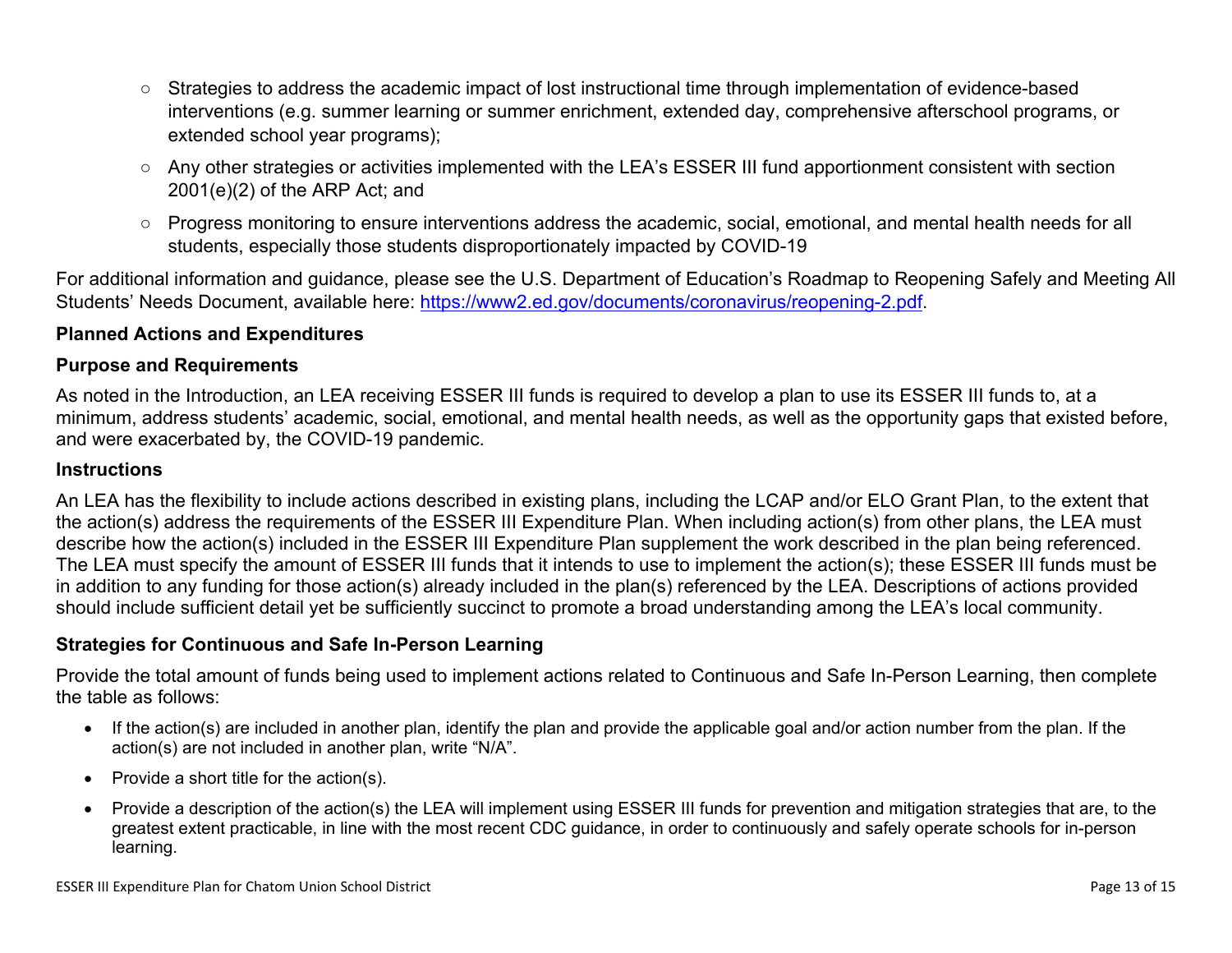• Specify the amount of ESSER III funds the LEA plans to expend to implement the action(s); these ESSER III funds must be in addition to any funding for those action(s) already included in the plan(s) referenced by the LEA.

#### <span id="page-13-0"></span>**Addressing the Impact of Lost Instructional Time**

As a reminder, the LEA must use not less than 20 percent of its ESSER III funds to address the academic impact of lost instructional time. Provide the total amount of funds being used to implement actions related to addressing the impact of lost instructional time, then complete the table as follows:

- If the action(s) are included in another plan, identify the plan and provide the applicable goal and/or action number from the plan. If the action(s) are not included in another plan, write "N/A".
- Provide a short title for the action(s).
- Provide a description of the action(s) the LEA will implement using ESSER III funds to address the academic impact of lost instructional time through the implementation of evidence-based interventions, such as summer learning or summer enrichment, extended day, comprehensive afterschool programs, or extended school year programs.
- Specify the amount of ESSER III funds the LEA plans to expend to implement the action(s); these ESSER III funds must be in addition to any funding for those action(s) already included in the plan(s) referenced by the LEA.

#### <span id="page-13-1"></span>**Use of Any Remaining Funds**

After completing the Strategies for Continuous and Safe In-Person Learning and the Addressing the Impact of Lost Instructional Time portions of the plan, the LEA may use any remaining ESSER III funds to implement additional actions to address students' academic, social, emotional, and mental health needs, as well as to address opportunity gaps, consistent with the allowable uses identified above in the Fiscal Requirements section of the Instructions. LEAs choosing to use ESSER III funds in this manner must provide the total amount of funds being used to implement actions with any remaining ESSER III funds, then complete the table as follows:

- If the action(s) are included in another plan, identify the plan and provide the applicable goal and/or action number from the plan. If the action(s) are not included in another plan, write "N/A".
- Provide a short title for the action(s).
- Provide a description of any additional action(s) the LEA will implement to address students' academic, social, emotional, and mental health needs, as well as to address opportunity gaps, consistent with the allowable uses identified above in the Fiscal Requirements section of the Instructions. If an LEA has allocated its entire apportionment of ESSER III funds to strategies for continuous and safe in-person learning and/or to addressing the impact of lost instructional time, the LEA may indicate that it is not implementing additional actions.
- Specify the amount of ESSER III funds the LEA plans to expend to implement the action(s); these ESSER III funds must be in addition to any funding for those action(s) already included in the plan(s) referenced by the LEA. If the LEA it is not implementing additional actions the LEA must indicate "\$0".

#### <span id="page-13-2"></span>**Ensuring Interventions are Addressing Student Needs**